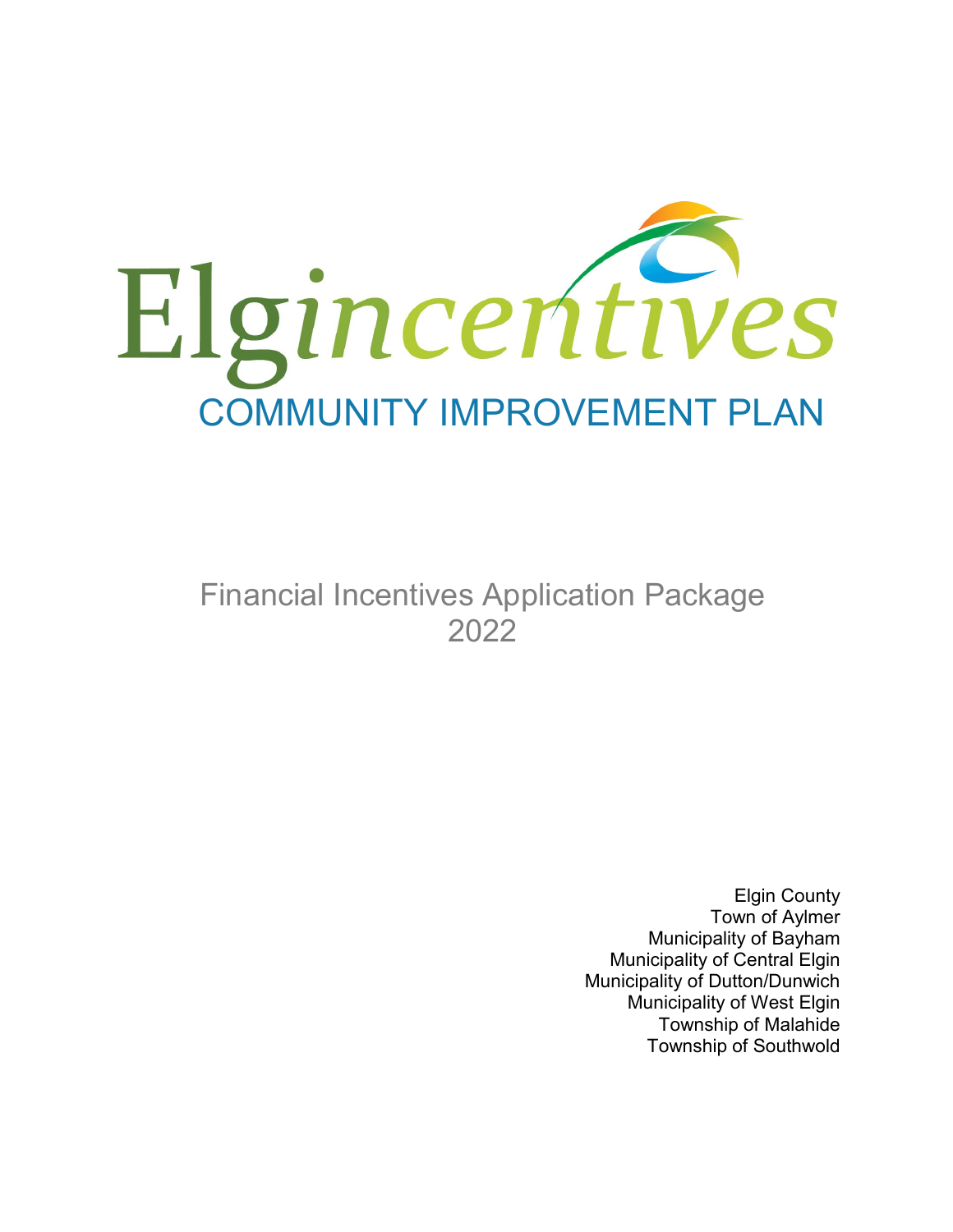# 1.0 General Information

The Elgincentives Community Improvement Plan (CIP) is a progressive and strategic County-wide framework for community improvement planning that is administered and funded by participating lower-tier municipalities in partnership with Elgin County.

This Elgincentives Application Package is to be used by all eligible owners and tenants (with consent of the owner) of private land and buildings throughout Elgin County who wish to be considered for financial incentives that may be available through the Elgincentives CIP. It has been prepared by the Elgin County Economic Development Department.

This Package includes:

- An overview of the steps involved in the application submission and review process;
- A checklist of materials that are required as part of a complete application; and
- The required Elgincentives Application Form.

For additional information about financial incentive programs (including grant program details, availability, and eligibility requirements), please review the Elgincentives CIP, which can be found at www.elgincentives.ca. A summary table providing detailed information about each of the financial incentives is also provided as Schedule B to this package.

Questions and completed applications can be submitted to the:

Elgincentives Implementation Committee: Elgin County Economic Development Department 450 Sunset Drive St. Thomas ON N5R 5V1 Phone: 519 631-1460 ext. 137 Email: economicdevelopment@elgin.ca

Please note: Elgin County and the participating lower-tier municipalities are not responsible for any of the costs associated with an application for Elgincentives.

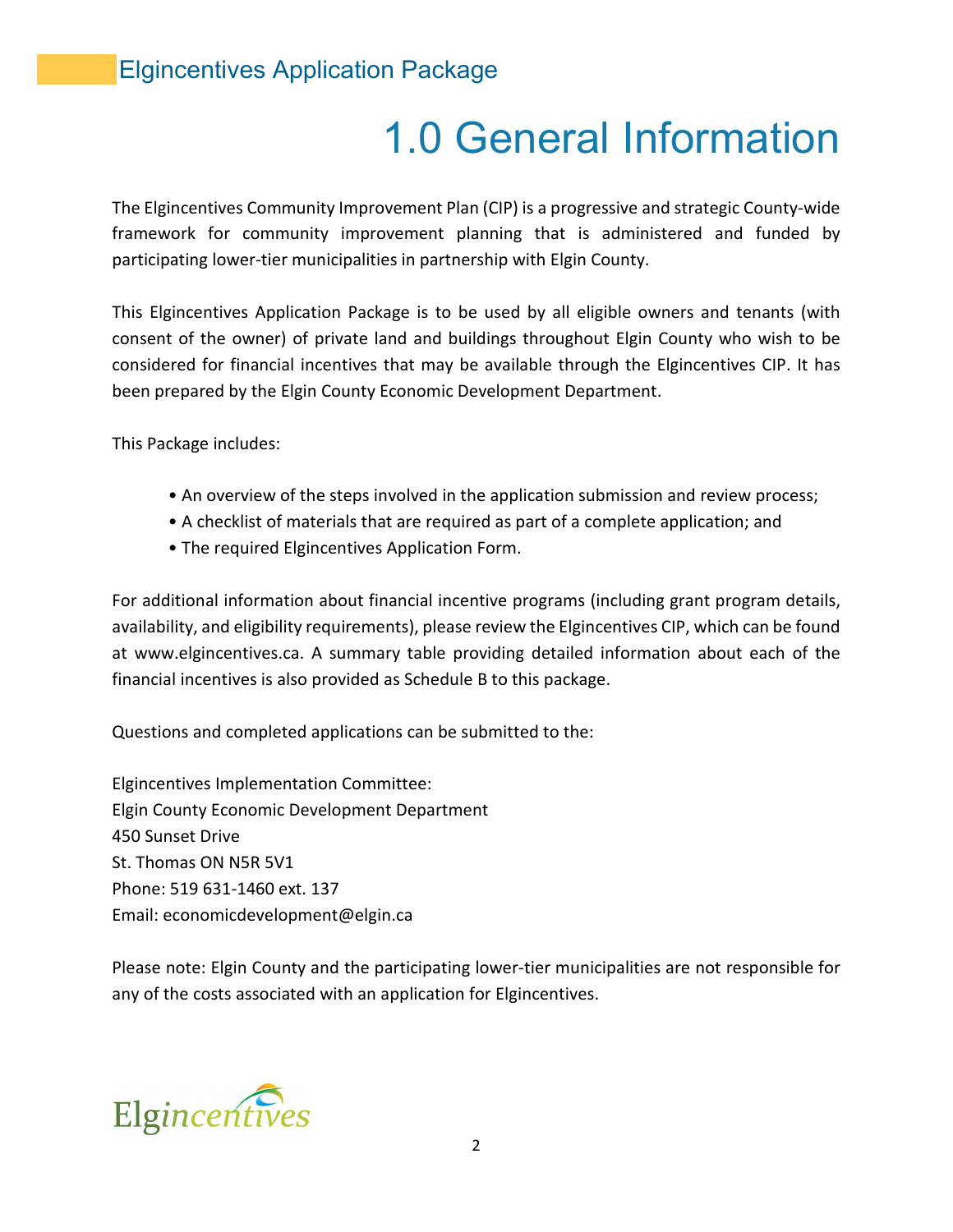# 2.0 Submission and Review Process

The following is a summary of the process for the submission, evaluation, and approval of financial incentive program applications:

- a) Before completing the financial incentives application form, the applicant should contact Elgin County (see contact information on page 2) to arrange a pre-consultation meeting with a representative from the Elgincentives Implementation Committee. The purpose of the meeting will be to discuss the proposed community improvement project in relation to the financial incentive programs that may be in effect. Information such as general and program-specific eligibility criteria, grant values, and application requirements will be confirmed.
- b) A complete application, as outlined in Section 3.0 of this Application Package, must be submitted to the Elgincentives Implementation Committee and approved prior to commencing any community improvement project/works.
- c) The Elgincentives Implementation Committee will evaluate all applications and supporting materials in a timely manner. Applicants will be notified if their submission is incomplete.
- d) Based on the evaluation of complete applications, a decision will be made by the Elgincentives Implementation Committee with respect to the approval or refusal of an application.
- e) For applications that are approved, a Financial Assistance Agreement will be prepared and executed by the Elgincentives Implementation Committee. The Agreement will outline the terms, duration, default, and any other provisions of the incentive program. The Agreement must be completed prior to commencing any community improvement project/works.
- f) Any program commitments may be cancelled if work does not commence within six months of approval of an application, or if a project is not undertaken or completed in accordance with the Financial Assistance Agreement.
- g) When projects are completed, a statement with supporting invoices shall be submitted to the Elgincentives Implementation Committee. Following this, the work will be inspected by the Elgincentives Implementation Committee and, if approved, notice of completion will be issued and the financial assistance will be initiated.

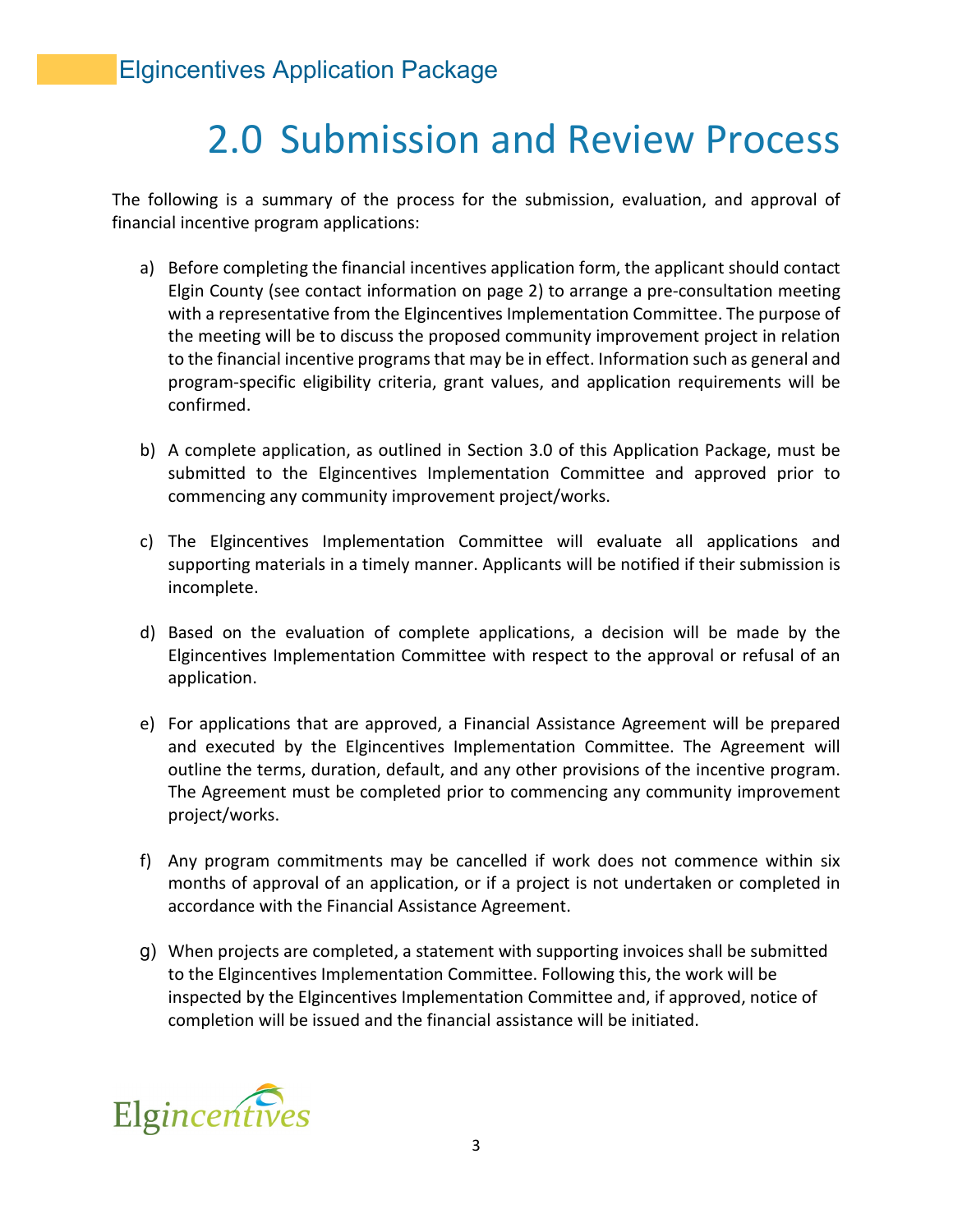- h) Upon completion of a community improvement project, the Elgincentives Implementation Committee reserves the right to audit final costs at the owner's expense.
- i) Funding approval will lapse if a notice of completion is not issued within twelve months of the date of execution of the Financial Assistance Agreement.
- j) The Elgincentives Implementation Committee may grant an extension for community improvement works following receipt of a written request by the owner setting out the reasons for the extension and providing a new date of completion.
- k) Should the applicant fall into default of any of the requirements of the incentive program or other requirements established by the Elgincentives Implementation Committee, incentives may be delayed, reduced, or cancelled. Applicants may be required to repay benefits.
- l) All successful applicants agree to participate in promotional initiatives coordinated by the Economic Development and Tourism Department, including the publication of business name, grant or loan type, amount, and nature of approved project.

The figure below summarizes the key steps of the application and review process.



Process Summary for the Review, Approval, and Payment of Incentives offered through the Elgincentives CIP

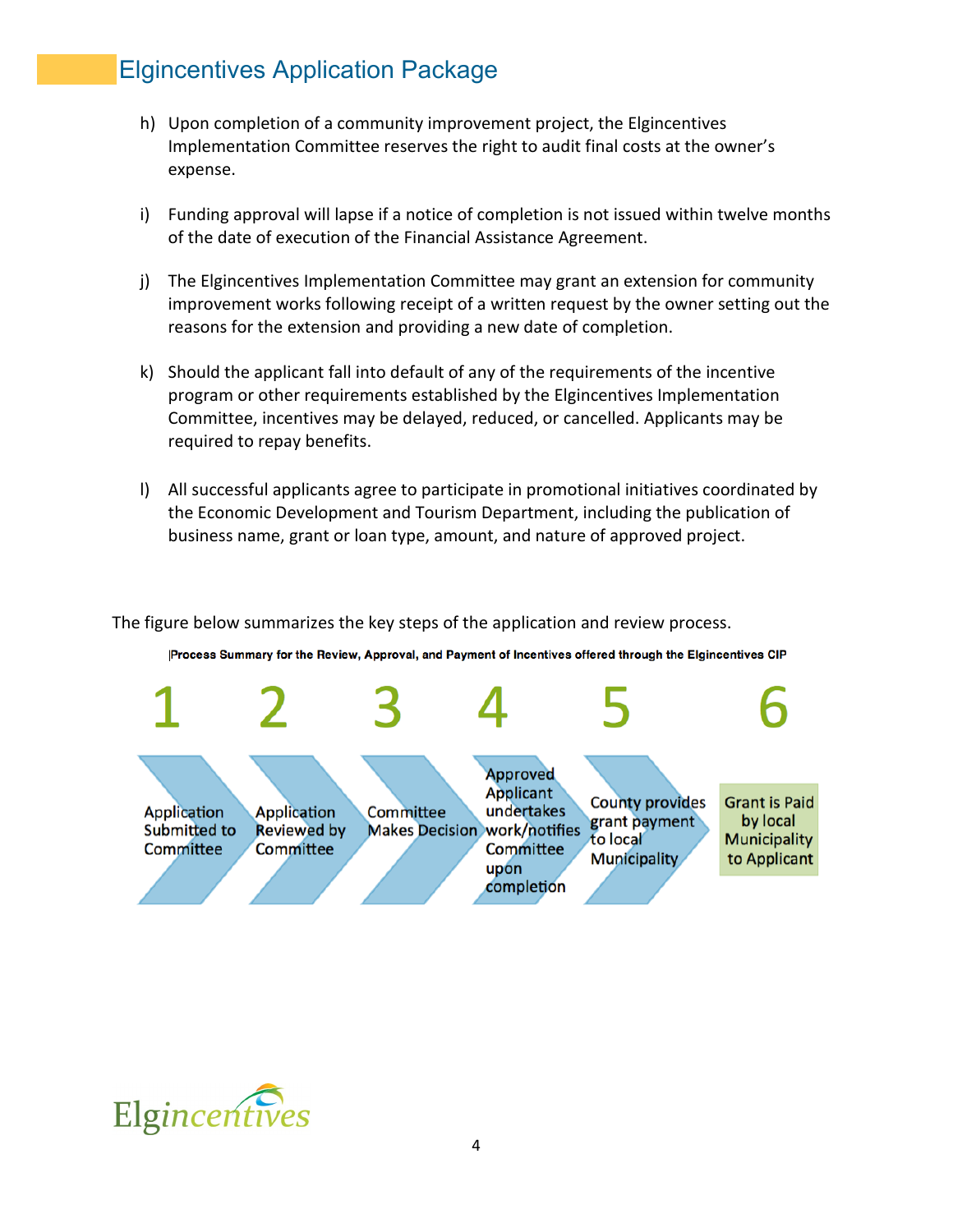# 3.0 Complete Application Requirements

A complete application for financial incentives constitutes all of the following:

- $\Box$  One copy of the completed and signed Elgincentives Application Form.
- $\Box$  A signed letter of authorization (where the applicant is not the owner) from registered/assessed owners of the lands affected by the proposed community improvement project (refer to Schedule A).
- $\Box$  Good quality photographs of the existing condition of the buildings and property.
- $\Box$  Two detailed independent contractor estimates for each component of the proposed eligible work, or two estimates covering all of the components of the eligible work. Estimates covering work for more than one grant stream should be itemized where possible.
- $\Box$  Specifications of the proposed project, including design drawings prepared by a design professional (if available) or sketches, renderings, and/or elevation drawings illustrating the proposed improvements.

#### *Please note:*

- *1) Applicants may be asked to supply additional supporting information, at the sole discretion of the Elgincentives Implementation Committee.*
- *2) If permits are required for the proposed improvements, additional detailed submission materials may be required.*
- *3) Additional material will be required to be submitted upon completion of the project including photos of the final project, and invoices marked paid with the payees signature before grant money can be received.*

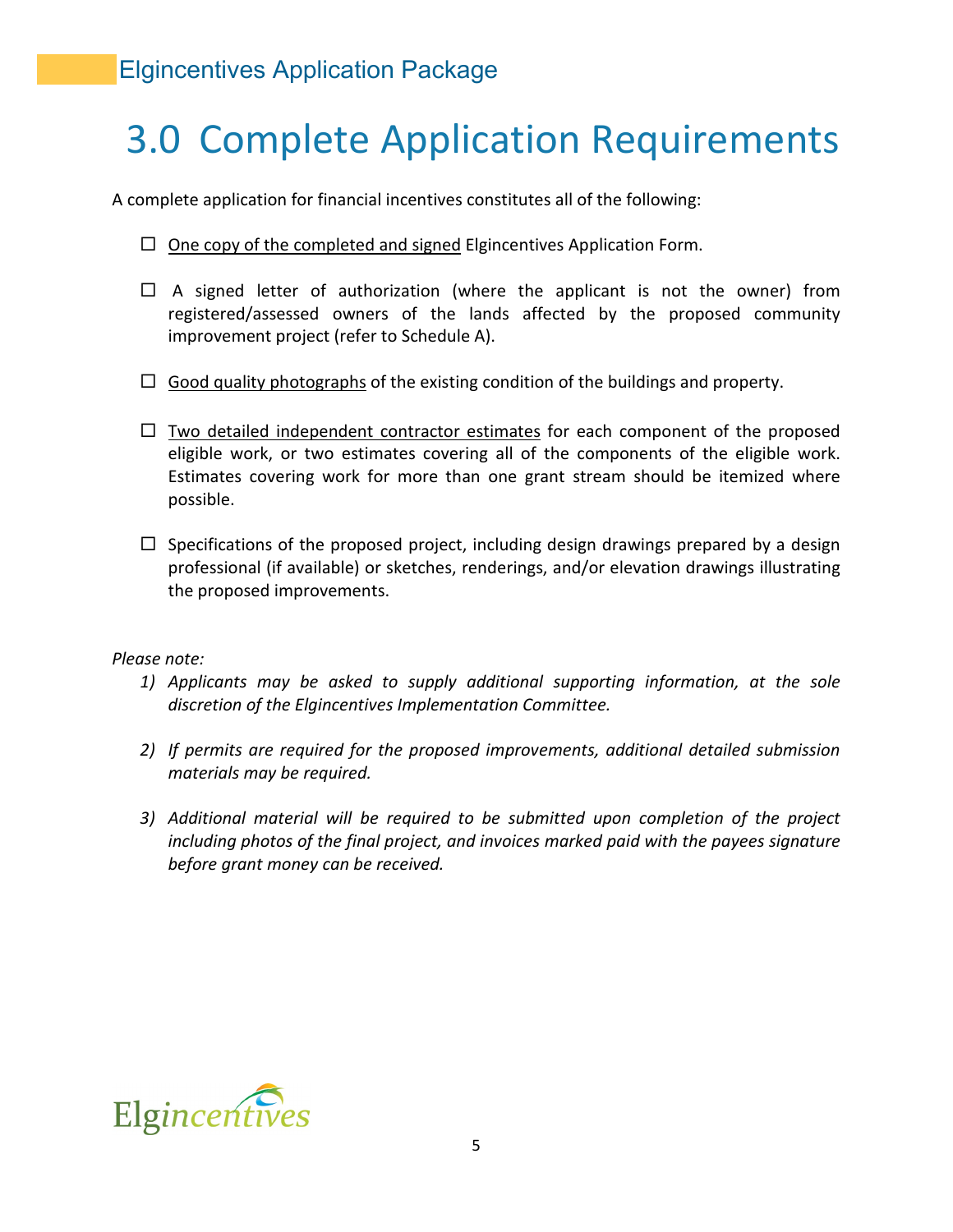# **4.0 Financial Incentives Form**

| <b>FOR OFFICE USE ONLY</b> | DATE OF<br>PRECONSULTATION: |     |
|----------------------------|-----------------------------|-----|
|                            |                             |     |
| l DATE FILED:              | <b>FILE NUMBER:</b>         | BY: |
|                            |                             |     |

## **PART 1: APPLICANT INFORMATION**

#### A. REGISTERED OWNER OF THE SUBJECT LANDS

| B. AUTHORIZED APPLICANT (if different than the owner, ie. tenant) |
|-------------------------------------------------------------------|
|                                                                   |
|                                                                   |
|                                                                   |
|                                                                   |
|                                                                   |
|                                                                   |
|                                                                   |

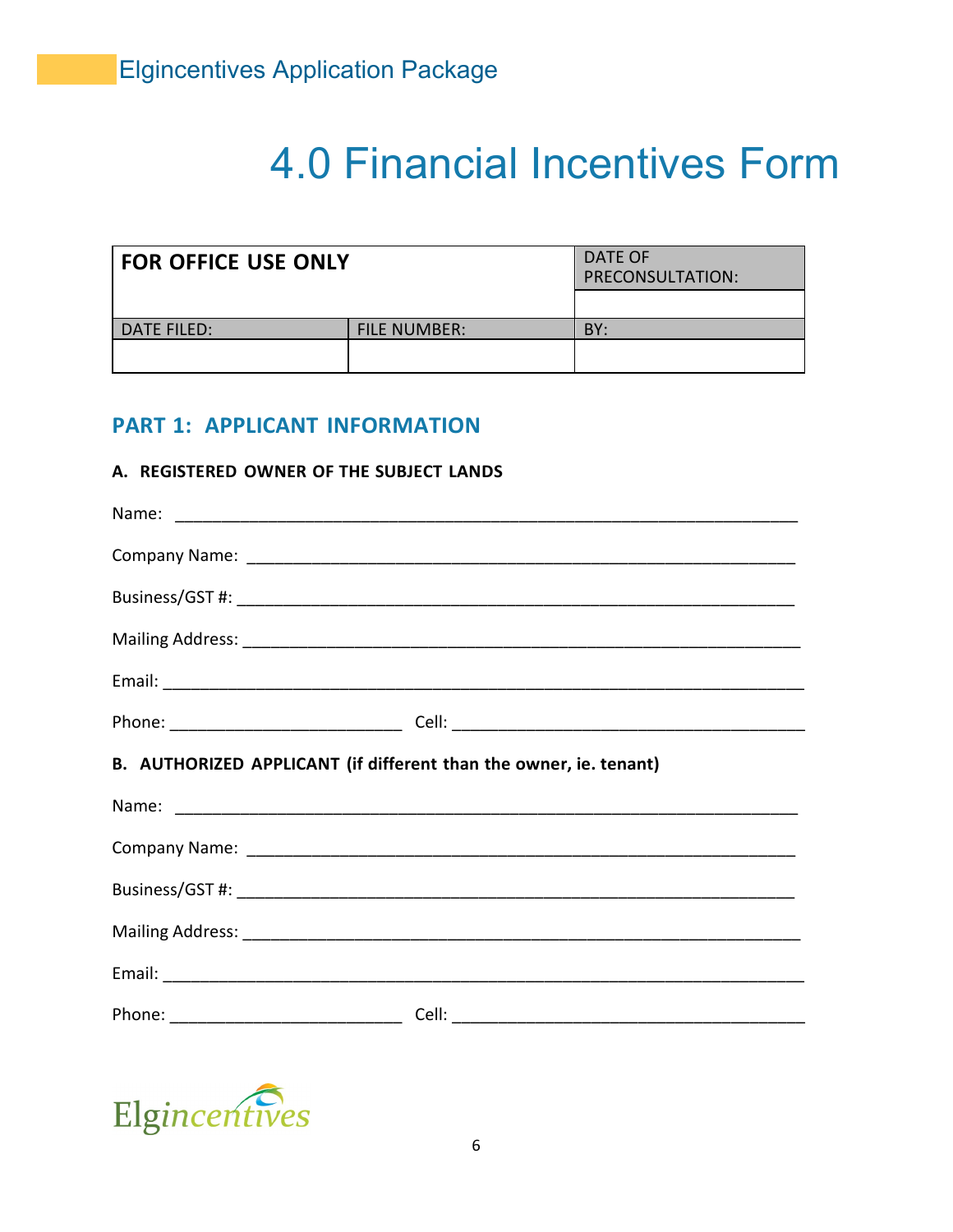## **PART 2: PROPERTY INFORMATION**

## **A. SUBJECT LANDS**

Municipal Address: \_\_\_\_\_\_\_\_\_\_\_\_\_\_\_\_\_\_\_\_\_\_\_\_\_\_\_\_\_\_\_\_\_\_\_\_\_\_\_\_\_\_\_\_\_\_\_\_\_\_\_\_\_\_\_\_\_\_ \* Legal Description (Part/Lot): \_\_\_\_\_\_\_\_\_\_\_\_\_\_\_\_\_\_\_\_\_\_\_\_\_\_\_\_\_\_\_\_\_\_\_\_\_\_\_\_\_\_\_\_\_\_\_\_\_\_\_ \* Property Tax Roll Number: \_\_\_\_\_\_\_\_\_\_\_\_\_\_\_\_\_\_\_\_\_\_\_\_\_\_\_\_\_\_\_\_\_\_\_\_\_\_\_\_\_\_\_\_\_\_\_\_\_\_\_\_\_ Date acquired by current owner (if known):  $\Box$ 

\*Current Zoning (please check all that apply):

- $\square$  Residential
- $\square$  Commercial
- $\Box$  Industrial
- $\Box$  Agricultural

*\* This information can be found on your current Municipal Tax Bill*

## **B. COMMUNITY IMPROVEMENT PROJECT AREA**

Please indicate the Community Improvement Project Area in which your building or property is located:

- □ Aylmer
- $\square$  Bayham
- $\square$  Central Elgin
- $\square$  Dutton/Dunwich
- $\square$  Malahide
- $\square$  Southwold
- □ West Elgin

Please indicate the sub area in which your building or property is located:

- $\square$  Settlement Sub-area
- $\Box$  Agricultural Sub-area

If the subject lands are located within a Priority Area please specify?

- $\Box$  Lakeshore Priority Area
- $\Box$  Tourism Corridor Priority Area

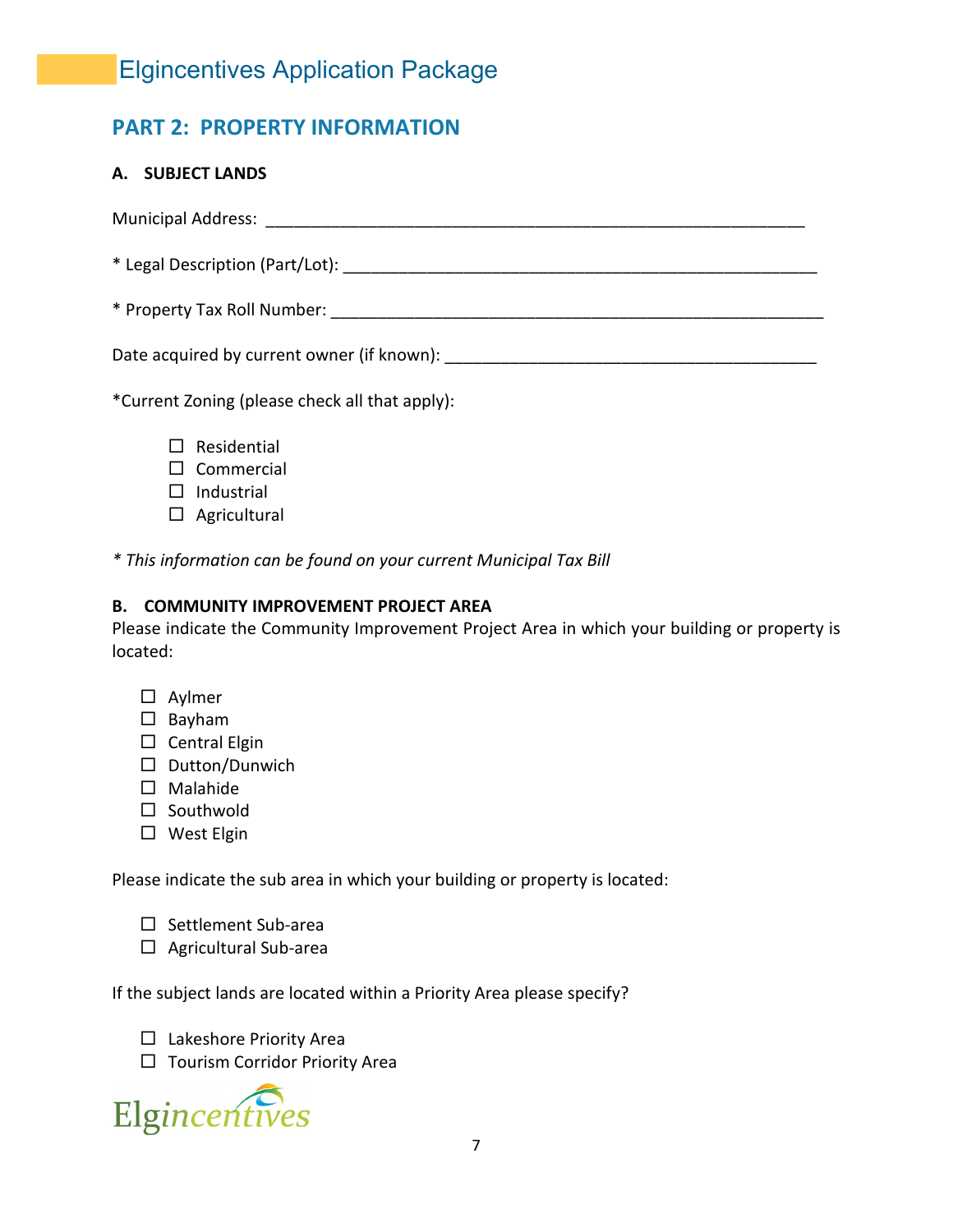## **C. EXISTING AND PREVIOUS USE OF SUBJECT LANDS**

| Previous Uses: Note that the set of the set of the set of the set of the set of the set of the set of the set o |  |  |  |
|-----------------------------------------------------------------------------------------------------------------|--|--|--|
|                                                                                                                 |  |  |  |
|                                                                                                                 |  |  |  |
|                                                                                                                 |  |  |  |

## **D. DESCRIBE EXISTING BUILDINGS ON THE SUBJECT LANDS (IF KNOWN)**

| Type/Description: |                           |
|-------------------|---------------------------|
| Year Built:       | Floor Area (sq ft):       |
| Height:           | <b>Current Condition:</b> |

## **E. BUILDING AREA**

Please indicate if the building for which you are proposing improvements meets any of the following criteria:

- $\Box$  The building has more than one street address and/or storefront
- $\Box$  The building has more than one wall that is visible from a public street or fronts onto a laneway or parking lot

#### **F. ADDITIONAL PROPERTY INFORMATION**

Is the property a listed heritage property or designated under the Ontario Heritage Act?

- $\Box$  Yes
- $\square$  No

Are property taxes in good standing on this property?

- □ Yes
- $\square$  No

Are there any outstanding work orders on this property?

- Yes (please specify) \_\_\_\_\_\_\_\_\_\_\_\_\_\_\_\_\_\_\_\_\_\_\_\_\_\_\_\_\_\_\_\_\_\_\_\_\_\_\_\_\_\_\_\_\_\_\_\_\_\_\_\_\_
- $\square$  No

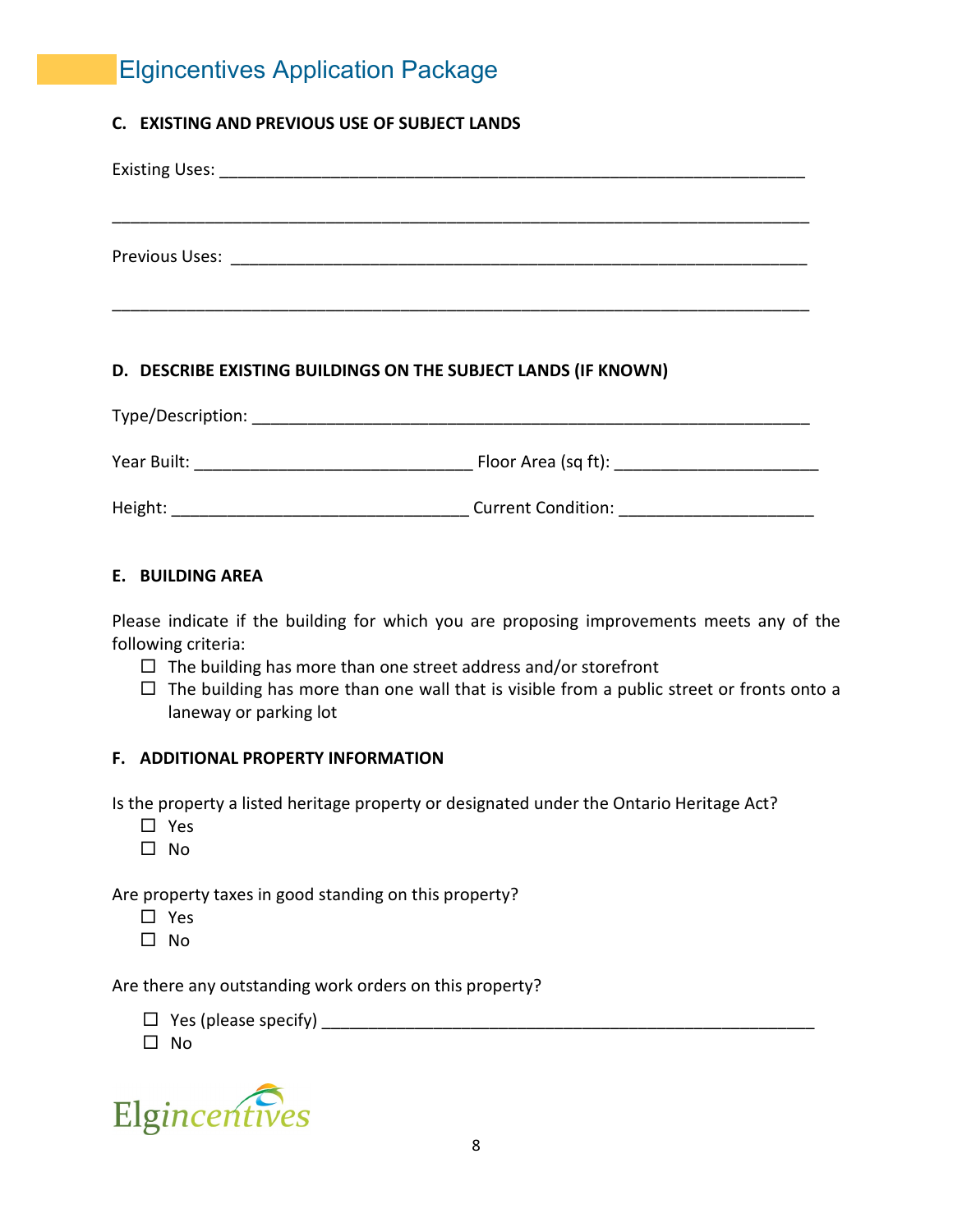## **G. SCALE OF PROJECT**

Does the proposed community improvement work involve 25% or more of the existing gross floor area? Is it anticipated that the project will generate a tax increment as a result of property reassessment?

 Yes (*may be required to submit a site plan at the time of the submission of this application)*  $\square$  No

## **H. RELATED/CONCURRENT APPLICATIONS**

Please indicate if additional applications have been submitted in relation to the property or project (such as site plan, zoning change, building permit, etc.)

\_\_\_\_\_\_\_\_\_\_\_\_\_\_\_\_\_\_\_\_\_\_\_\_\_\_\_\_\_\_\_\_\_\_\_\_\_\_\_\_\_\_\_\_\_\_\_\_\_\_\_\_\_\_\_\_\_\_\_\_\_\_\_\_\_\_\_\_\_\_\_\_\_\_

\_\_\_\_\_\_\_\_\_\_\_\_\_\_\_\_\_\_\_\_\_\_\_\_\_\_\_\_\_\_\_\_\_\_\_\_\_\_\_\_\_\_\_\_\_\_\_\_\_\_\_\_\_\_\_\_\_\_\_\_\_\_\_\_\_\_\_\_\_\_\_\_\_\_

\_\_\_\_\_\_\_\_\_\_\_\_\_\_\_\_\_\_\_\_\_\_\_\_\_\_\_\_\_\_\_\_\_\_\_\_\_\_\_\_\_\_\_\_\_\_\_\_\_\_\_\_\_\_\_\_\_\_\_\_\_\_\_\_\_\_\_\_\_\_\_\_\_\_

\_\_\_\_\_\_\_\_\_\_\_\_\_\_\_\_\_\_\_\_\_\_\_\_\_\_\_\_\_\_\_\_\_\_\_\_\_\_\_\_\_\_\_\_\_\_\_\_\_\_\_\_\_\_\_\_\_\_\_\_\_\_\_\_\_\_\_\_\_\_\_\_\_\_

\_\_\_\_\_\_\_\_\_\_\_\_\_\_\_\_\_\_\_\_\_\_\_\_\_\_\_\_\_\_\_\_\_\_\_\_\_\_\_\_\_\_\_\_\_\_\_\_\_\_\_\_\_\_\_\_\_\_\_\_\_\_\_\_\_\_\_\_\_\_\_\_\_\_

Have you applied for any other financial incentives for any other level of government or under any other applicable Community Improvement Plan for the proposed works?

□ Yes

 $\Box$  No

If so, when did you apply? Was the application successful?

#### **I. Vacancy**

Is your building currently vacant?

- Yes (*it has been vacant for more than one year)*
- Yes (*it has been vacant for less than one year)*
- $\Box$  No

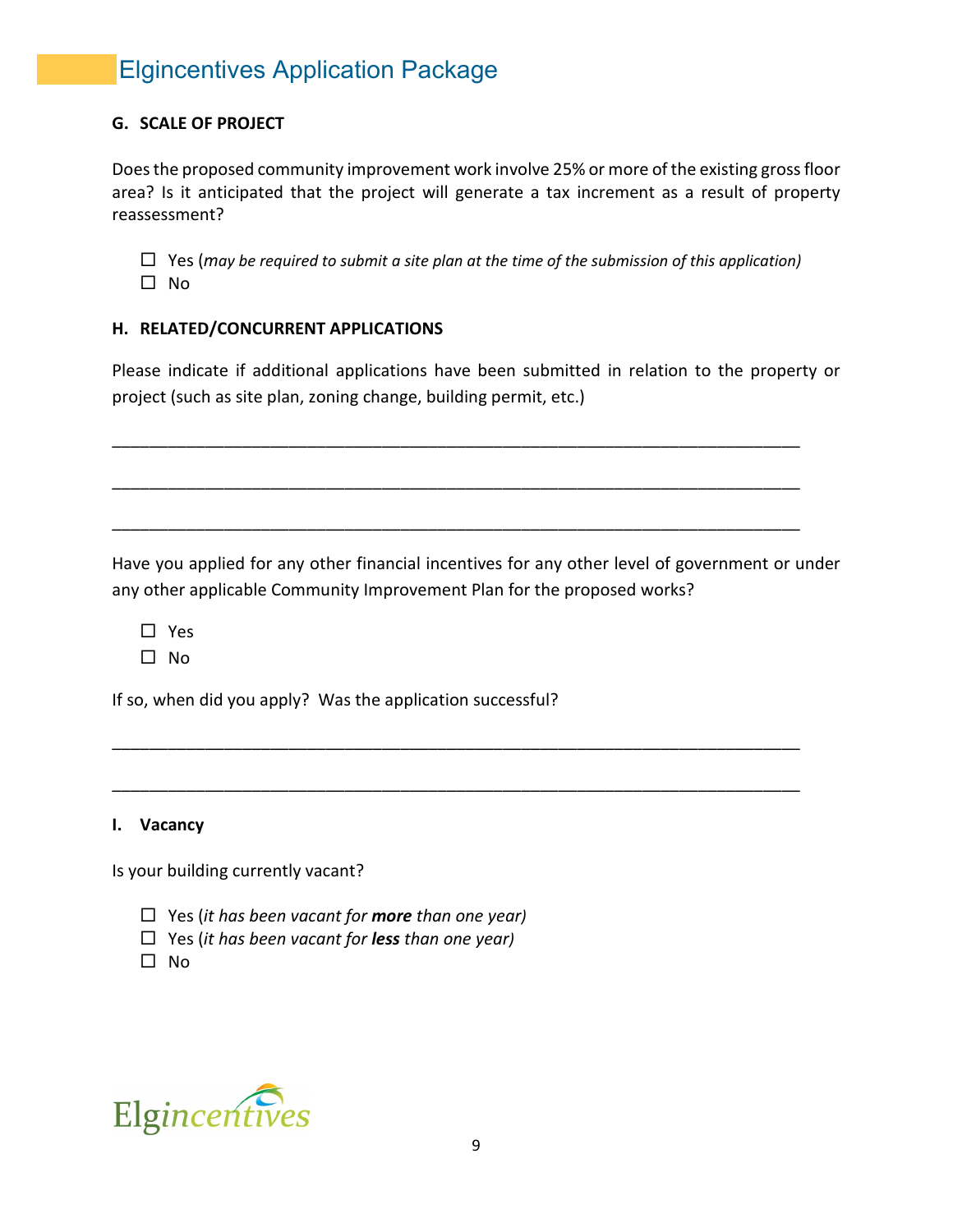## **PART 3: COMMUNITY IMPROVEMENT PROJECT INFORMATION**

## **J. PROJECT DESCRIPTION**

Please provide a detailed description of the proposed project and scope of work and describe how the project will result in an improvement or rehabilitation over the existing conditions of buildings or property. If more space is required, please attach a separate sheet

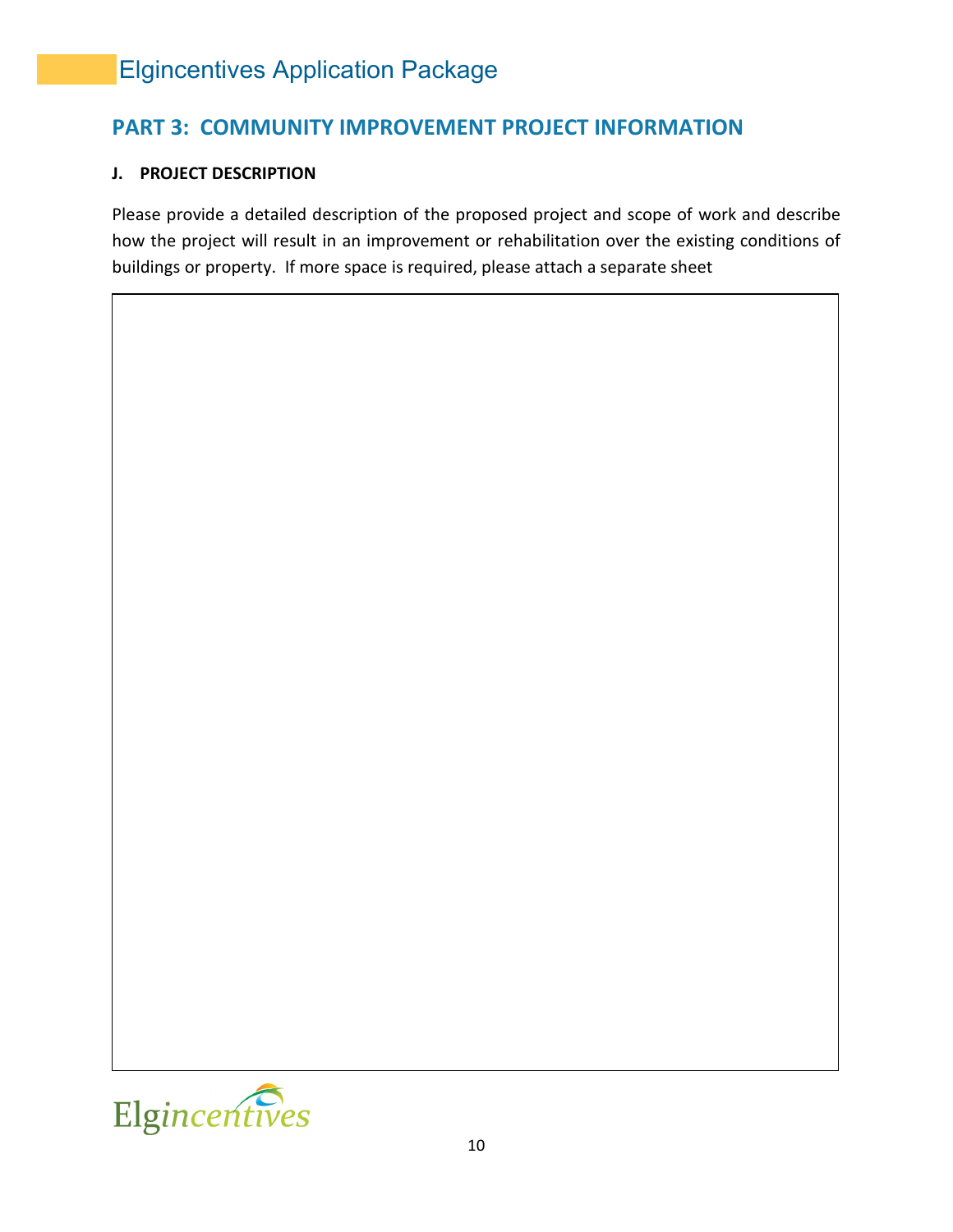- K. Please provide a detailed explanation of how the proposed project will contribute to achieving one or more of the following community improvement goals:
	- 1) To stimulate economic growth and diversification.
	- 2) To improve quality of place for residents and visitors.
	- 3) To improve the stability and sustainability of the tax base.

*If more space is required, please attach a separate sheet.*

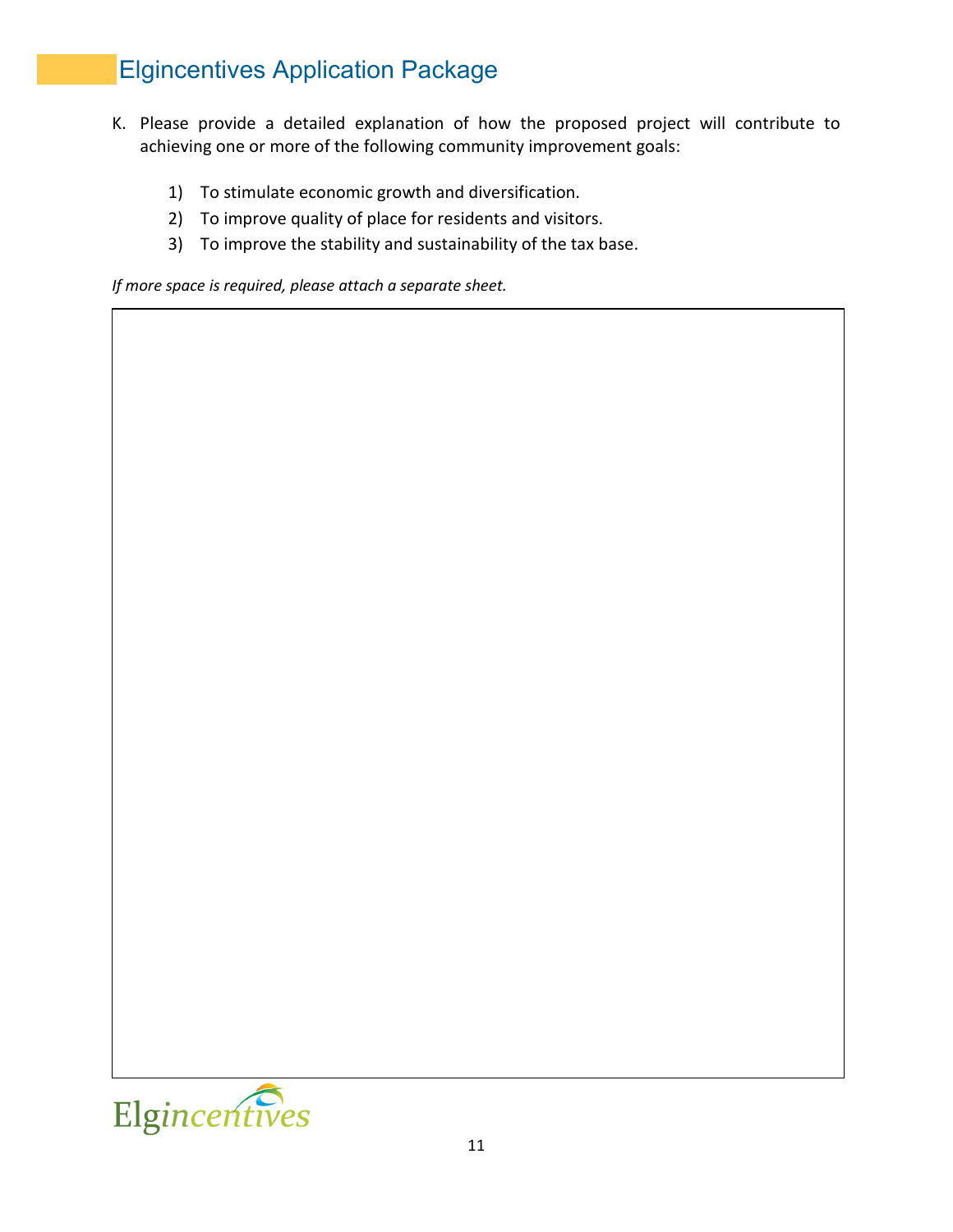## **PART 4: APPLICATION TYPE**

Please indicate the Financial Incentive Program(s) for which you are applying.

*Please note that some of the financial incentives listed below may not currently be available. Program availability will be determined on an annual basis at the sole discretion of Elgin County and the local municipality. Applicants are required to confirm whether a program is available prior to completing and submitting an application at the pre-consultation meeting.*

| <b>Elgincentives Grants</b>                                      | <b>Eligible Costs</b> | <b>Maximum</b>     |
|------------------------------------------------------------------|-----------------------|--------------------|
|                                                                  |                       | <b>Grant Value</b> |
| Façade Basic                                                     | 50% of eligible costs | \$5000             |
| Façade Enhanced (more than one street address)                   | 50% of eligible costs | \$7500             |
| Façade Priority (located in priority area)                       | 50% of eligible costs | \$10 000           |
|                                                                  |                       |                    |
| Signage Basic                                                    | 50% of eligible costs | \$2500             |
| Signage Enhanced (more than one street address)                  | 50% of eligible costs | \$5000             |
| Signage Priority (located in priority area)                      | 50% of eligible costs | \$7500             |
|                                                                  |                       |                    |
| <b>Property Basic</b>                                            | 50% of eligible costs | \$2500             |
| Property Priority (located in priority area)                     | 50% of eligible costs | \$5000             |
|                                                                  |                       |                    |
| <b>Building Improvement Basic</b>                                | 50% of eligible costs | \$8000             |
| Building Improvement Priority (located in priority               | 50% of eligible costs | \$10 000           |
| area)                                                            |                       |                    |
|                                                                  |                       |                    |
| <b>Building Conversion/Expansion Basic</b>                       | \$15 per square foot  | \$8000             |
| Building Conversion/Expansion Priority (located in               | \$15 per square foot  | \$10 000           |
| priority area)                                                   |                       |                    |
|                                                                  |                       |                    |
| <b>Energy Efficiency Basic</b>                                   | 25% of eligible costs | \$7500             |
| Energy Efficiency Advanced (3 <sup>rd</sup> party certification) | 25% of eligible costs | \$10 000           |
|                                                                  |                       |                    |
| Outdoor Art Grant (located in priority area)                     | 50% of eligible costs | \$3000             |
| Feasibility, Design and Study Grant                              | 50% of eligible costs | \$2000             |
|                                                                  |                       |                    |
| Planning and Building Fees Grant                                 | 50% of eligible costs | \$2000             |
|                                                                  |                       |                    |
| Tax Increment Equivalent Grant Basic                             | See notes             |                    |
| Tax Increment Equivalent Grant Priority                          | See notes             |                    |

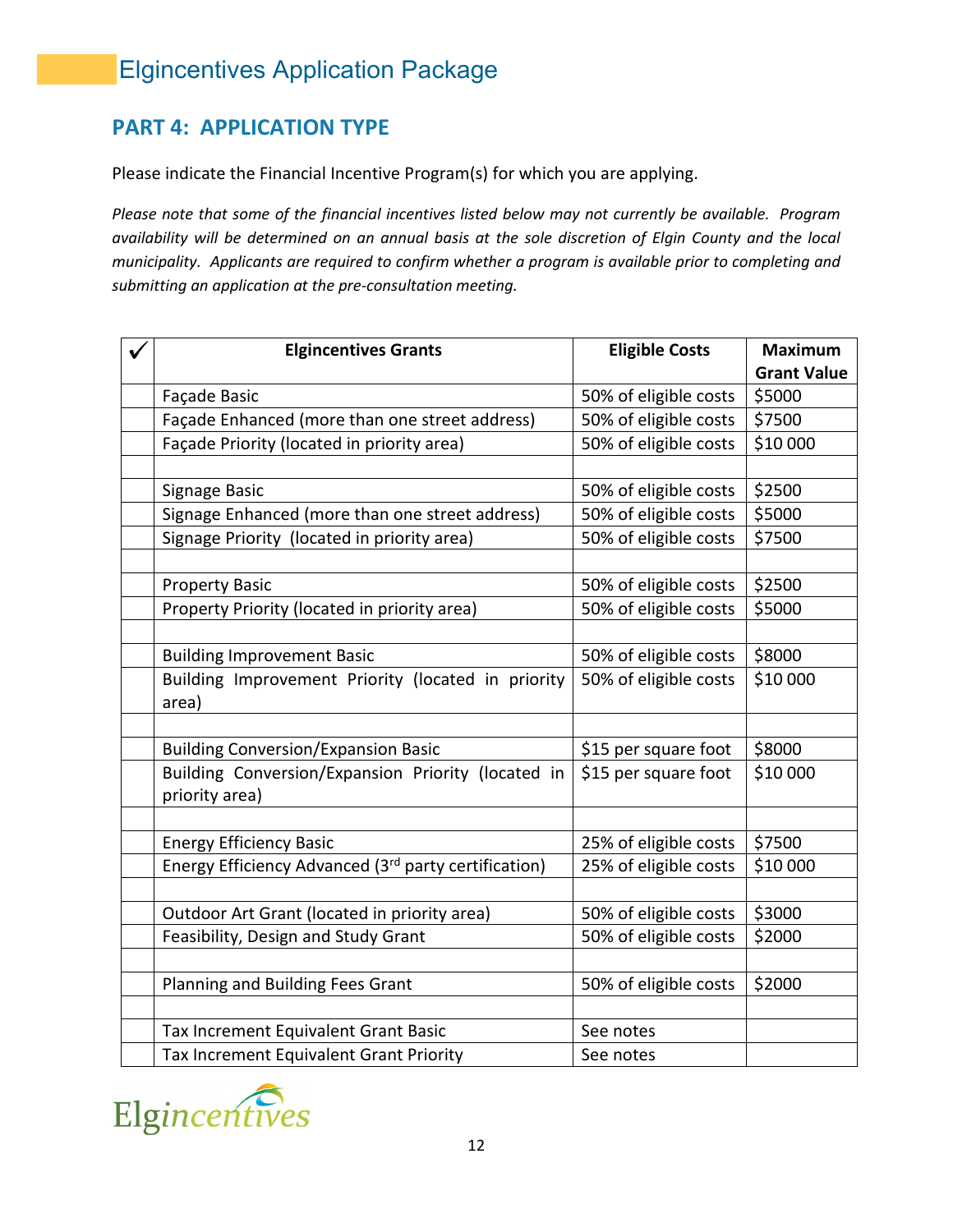## **SUPPLEMENTAL GRANTS (Optional)**

Please indicate if you would also like to be considered for the following bonus grants, subject to meeting additional criteria.

## **Multiple Property Owner Supplemental Grant (15% of the total value of the grant provided to each owner or tenant, to a maximum of \$1,000 per owner or tenant).**

*Please note: This Supplemental Grant is only available to multiple owners or tenants of eligible properties and uses who implement a coordinated approach to improvement projects and capital investments. Subject properties and buildings must be located in proximity to each other. In addition, all owners or tenants involved in the coordinated improvement projects must prepare and submit applications at the same time and must indicate how the proposed projects are being coordinated.*

| Name:    |  |  |
|----------|--|--|
| Address: |  |  |
|          |  |  |
|          |  |  |
| Name:    |  |  |
| Address: |  |  |

## **Savour Elgin/Elgin Arts Trails Supplemental Grant (15% of the total value of the grant provided to each owner or tenant, to a maximum of \$2,000 per owner or tenant).**

*Please note: This Supplemental Grant is only available to members or applicants whose proposed improvement project involves an eligible use that will also meet the criteria of the County's 'Savour Elgin' and 'Elgin Arts Trail' programs. The supplemental grant is provided once the project is complete and the applicant has demonstrated that the use meets the required program criteria. The Supplemental Grant is in addition to the sum of the additional grant(s) applied for (above).*

Please describe how the proposed project is anticipated to meet the criteria of the County's 'Savour Elgin' or 'Elgin Arts Trail' program in the space provided below

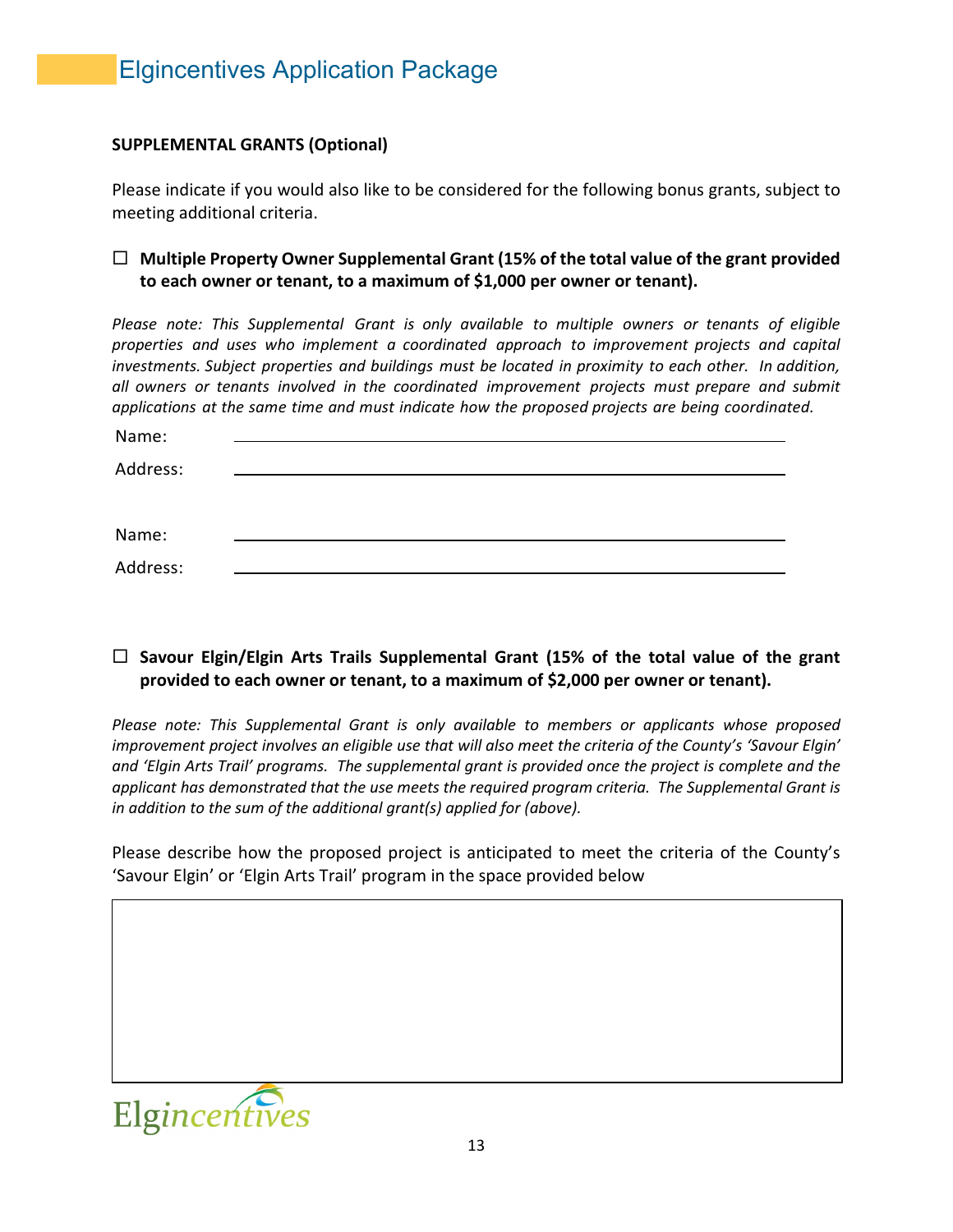#### **L. EXPENSE/GRANT INFORMATION**

Please attach two detailed independent contractor estimates for each component of the proposed eligible work, or two detailed estimates covering all of the components of the eligible work. Applicants applying for more than one grant should download and complete the Multiple Grant Worksheet. Please indicate this by entering 'see attached' below.

Name of First Contractor: The Contractor Contractor: First Estimate (including taxes) \_\_\_\_\_\_\_\_\_\_\_\_\_\_\_\_\_\_\_\_\_\_\_\_\_\_\_\_\_\_\_\_\_\_\_\_\_\_\_\_\_ \_\_\_\_\_\_\_\_\_\_\_\_\_\_\_\_\_\_\_\_\_\_\_\_\_\_\_\_\_\_

\_\_\_\_\_\_\_\_\_\_\_\_\_\_\_\_\_\_\_\_\_\_\_\_\_\_\_\_\_\_\_\_\_\_\_\_\_\_\_\_\_ \_\_\_\_\_\_\_\_\_\_\_\_\_\_\_\_\_\_\_\_\_\_\_\_\_\_\_\_\_\_

Name of Second Contractor: Second Estimate (including taxes)

Cost of External Professional Design Services (if applicable) \_\_\_\_\_\_\_\_\_\_\_\_\_\_\_\_\_\_\_

## **M. GRANT REQUEST**

Total Project Cost (combined lowest cost estimate including taxes)

Total Grant Request (including any Savour Elgin, Elgin Arts Trail or Multiple Owner supplement)

\_\_\_\_\_\_\_\_\_\_\_\_\_\_\_\_\_\_\_\_\_\_\_\_\_\_\_\_\_\_\_\_\_\_\_\_\_\_\_\_\_\_\_\_\_\_\_\_\_\_\_\_\_\_\_\_\_\_\_\_\_\_\_\_\_\_\_\_\_\_\_\_\_\_\_\_\_\_

\_\_\_\_\_\_\_\_\_\_\_\_\_\_\_\_\_\_\_\_\_\_\_\_\_\_\_\_\_\_\_\_\_\_\_\_\_\_\_\_\_\_\_\_\_\_\_\_\_\_\_\_\_\_\_\_\_\_\_\_\_\_\_\_\_\_\_\_\_\_\_\_\_\_\_\_\_\_

#### **N. OTHER FUNDING SOURCES**

Total Funds from other sources (include taxes)

Source: \_\_\_\_\_\_\_\_\_\_\_\_\_\_\_\_\_\_\_\_\_\_\_\_\_\_\_\_\_\_\_\_\_\_\_\_\_\_\_\_\_\_\_\_\_\_\_\_\_\_\_\_\_\_\_\_\_\_\_\_\_\_\_\_\_\_\_\_\_\_\_

## **O. TIMING/SCHEDULE INFORMATION**

(YYYY/MM/DD) (YYYY/MM/DD)

Anticipated Start Date Anticipated Completion Date



\_\_\_\_\_\_\_\_\_\_\_\_\_\_\_\_\_\_\_\_\_\_\_\_\_\_\_\_\_\_ \_\_\_\_\_\_\_\_\_\_\_\_\_\_\_\_\_\_\_\_\_\_\_\_\_\_\_\_\_\_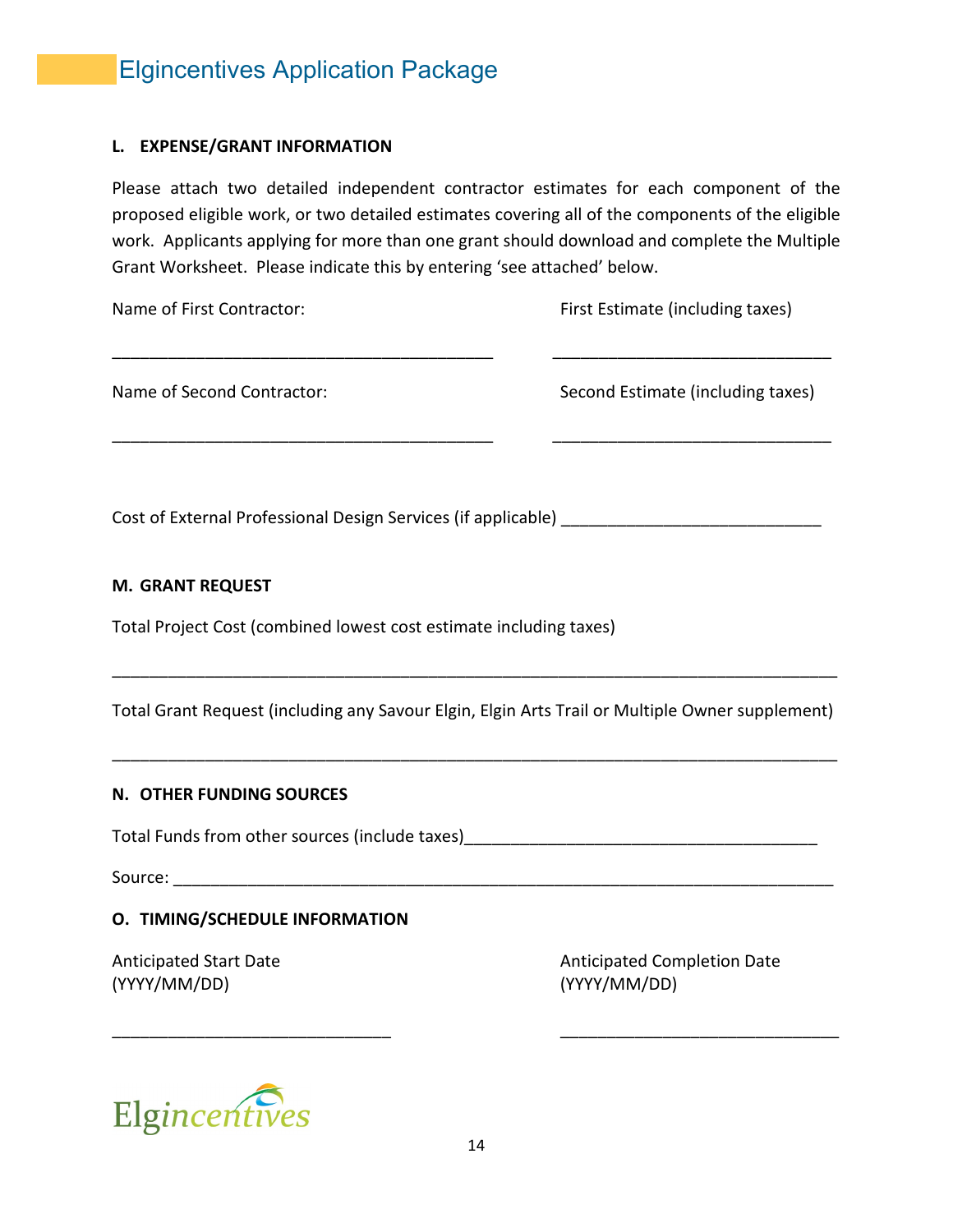*Please note: Construction must be started within six months and completed within one year from the date of project approval under this program. Opportunities for a one-time extension may be available.*

## **PART 5: DECLARATIONS**

| <b>APPLICANT'S DECLARATION</b>                                                                                                                                                                                                                                                                                                                                 |                                      |  |  |  |
|----------------------------------------------------------------------------------------------------------------------------------------------------------------------------------------------------------------------------------------------------------------------------------------------------------------------------------------------------------------|--------------------------------------|--|--|--|
|                                                                                                                                                                                                                                                                                                                                                                |                                      |  |  |  |
|                                                                                                                                                                                                                                                                                                                                                                |                                      |  |  |  |
| declare that all of the statements contained in this Elgincentives Application Package for                                                                                                                                                                                                                                                                     |                                      |  |  |  |
|                                                                                                                                                                                                                                                                                                                                                                | (Municipal Address of Subject Lands) |  |  |  |
| and all supporting documents and plans are true and complete, and I make this solemn<br>declaration conscientiously believing it to be true, and knowing that it is of the same force<br>and effect as if made under oath, and by virtue of the Canada Evidence Act.<br>By completing this Declaration, I/we hereby acknowledge and authorize County and local |                                      |  |  |  |
| municipal staff as well as any other government body or agency, to enter upon the lands<br>subject to this application for the purpose of conducting a site inspection.                                                                                                                                                                                        |                                      |  |  |  |
| Declared before me at Elgin County in the                                                                                                                                                                                                                                                                                                                      | this                                 |  |  |  |
|                                                                                                                                                                                                                                                                                                                                                                | (Municipality)                       |  |  |  |
| $\frac{1}{(\text{Day})}$ day of $\frac{1}{(\text{Month})}$ , $\frac{1}{(\text{Year})}$                                                                                                                                                                                                                                                                         |                                      |  |  |  |
| (Signature of Applicant)                                                                                                                                                                                                                                                                                                                                       |                                      |  |  |  |
|                                                                                                                                                                                                                                                                                                                                                                |                                      |  |  |  |
| (Please print name of Applicant)                                                                                                                                                                                                                                                                                                                               |                                      |  |  |  |
|                                                                                                                                                                                                                                                                                                                                                                |                                      |  |  |  |
|                                                                                                                                                                                                                                                                                                                                                                | (Signature of Witness)               |  |  |  |
|                                                                                                                                                                                                                                                                                                                                                                |                                      |  |  |  |

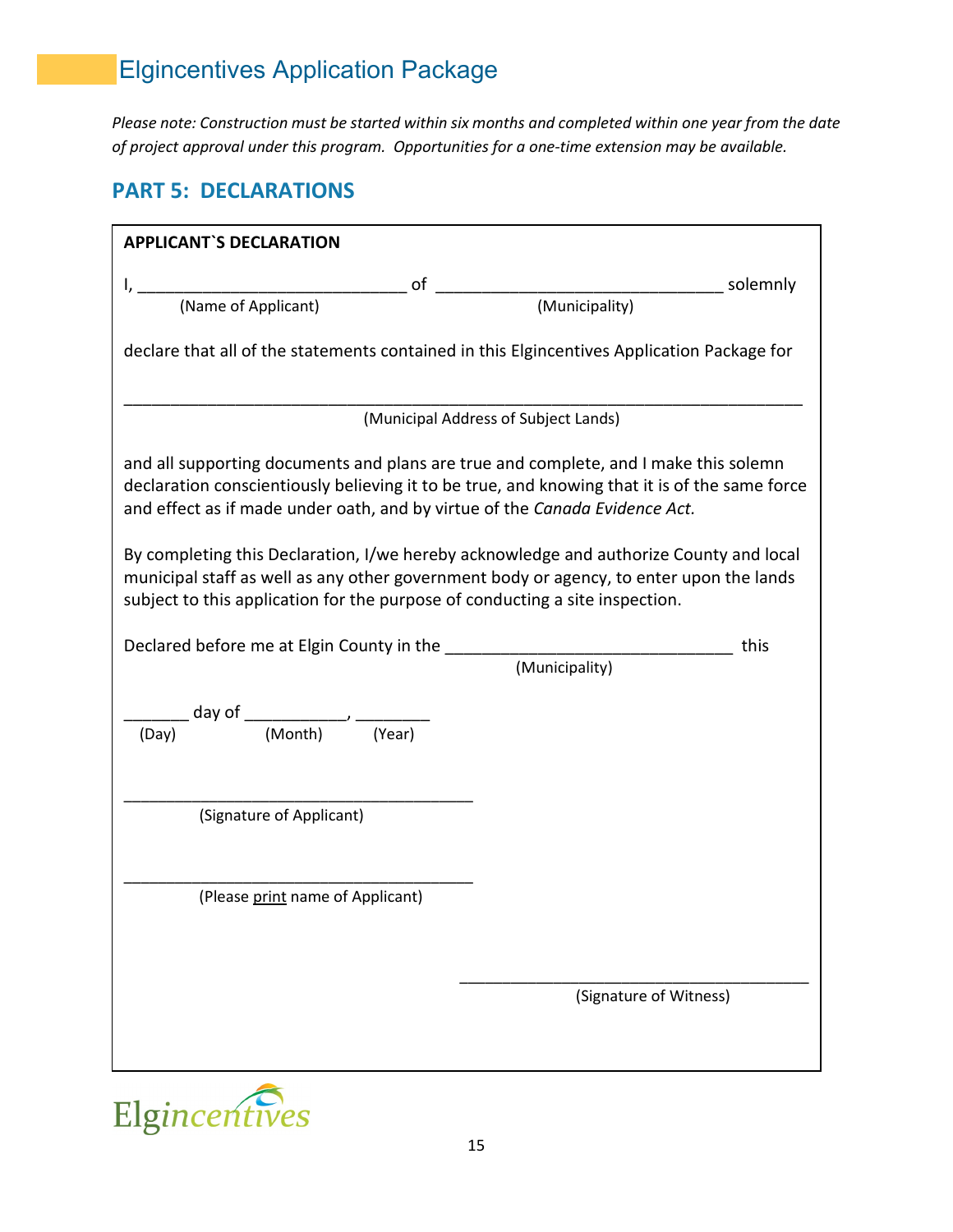|       | <b>MUNICIPAL FREEDOM OF INFORMATION DECLARATION</b> |                                                                                                                                                                                                                                                                                                                                                                          |  |
|-------|-----------------------------------------------------|--------------------------------------------------------------------------------------------------------------------------------------------------------------------------------------------------------------------------------------------------------------------------------------------------------------------------------------------------------------------------|--|
|       |                                                     | In submitting this development application and supporting documentation, I<br>(please print name of Applicant)                                                                                                                                                                                                                                                           |  |
|       | and will also be available to the general public.   | The Owner/Applicant/Authorized Agent, hereby acknowledge an provide my consent, in<br>accordance with the provisions of the Municipal Freedom of Information and Protection of<br>Privacy Act, that the information on this application and any supporting documentation<br>provided by myself, my agents, consultants and solicitors, will be part of the public record |  |
|       | (Signature of Applicant)                            |                                                                                                                                                                                                                                                                                                                                                                          |  |
| (Day) | (Month)                                             | (Year)                                                                                                                                                                                                                                                                                                                                                                   |  |

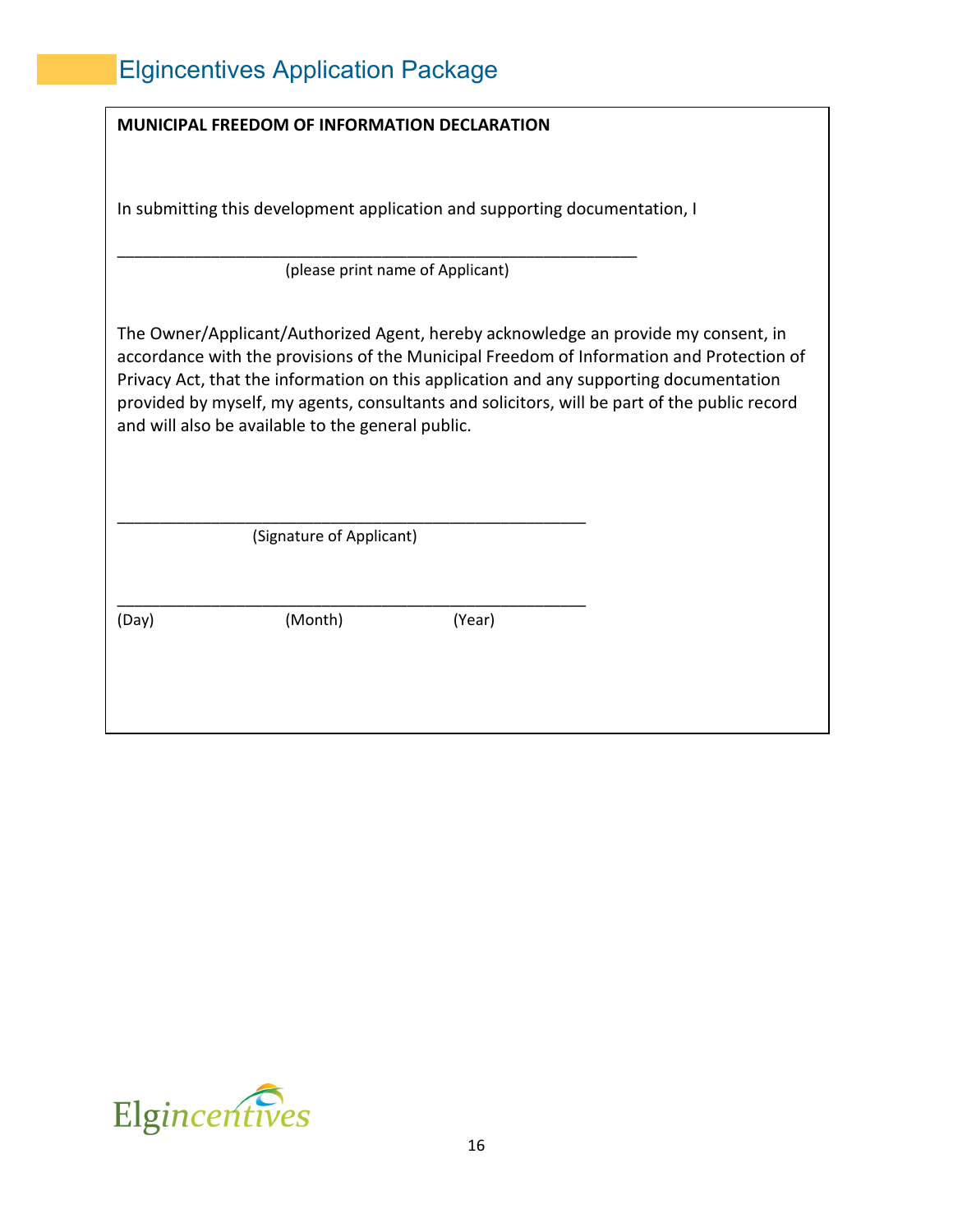## **SCHEDULE A: AUTHORIZATION**

This must be completed by the Owner if the OWNER IS NOT FILING THE APPLICATION.

Note: If there are multiple Owners, an authorization letter from each Owner (with dated, original signature) is required OR each Owner must sign the following authorization.

If the Owner is an incorporated company, the company seal shall be applied in the signature block above (if there is one).

| <b>AUTHORIZATION</b>                                                                       |  |
|--------------------------------------------------------------------------------------------|--|
| I(we)<br><u> 1989 - Johann Barn, mars an t-Amerikaansk kommunister (</u>                   |  |
| Print name(s) of owner                                                                     |  |
| being the registered Owner(s) of the subject lands, hereby authorize                       |  |
| Print name of Authorized Applicant                                                         |  |
| to prepare and submit an application for financial incentives under the Elgincentives CIP. |  |
|                                                                                            |  |
| Signature of Owner, Individual or Company                                                  |  |
| Month<br>Year<br>Day                                                                       |  |